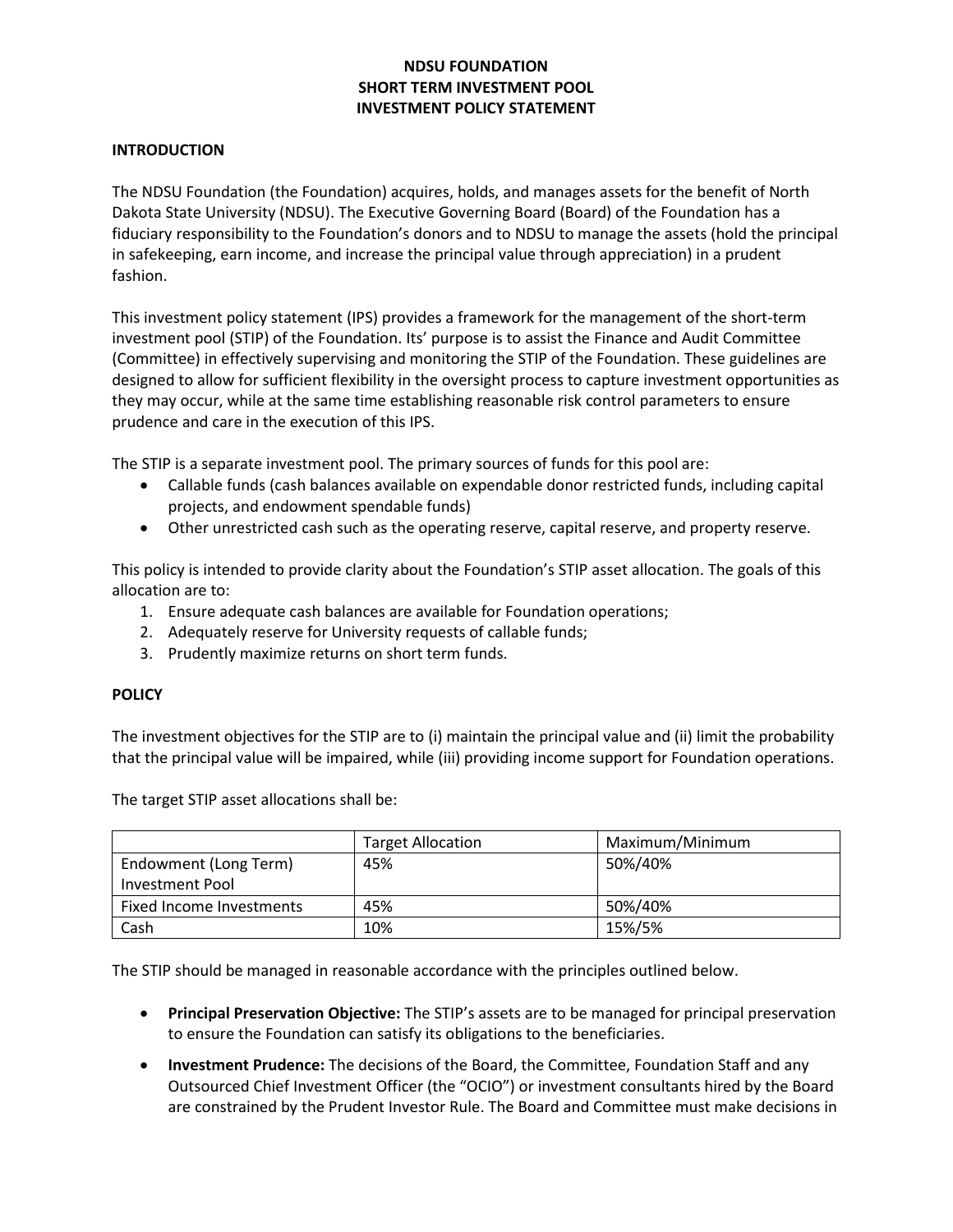a prudent manner and in the best interests of the STIP. The Board and Committee have the discretion to delegate this responsibility to other parties such as bank custodians, OCIOs, investment consultants and Foundation Staff who work in a fiduciary capacity for the STIP. The standard of conduct applicable to the STIP is one of ordinary business care and prudence under the prevailing facts and circumstances, considering long-term and short-term needs, present and anticipated financial requirements, expected total return on current pricing of investments, and general economic conditions.

- **Diversification:** The portion of the STIP that is not invested in the Endowment (Long Term) Investment Pool or cash shall be invested in a diversified manner through investments across fixed income asset classes, recognizing that classes with low correlation to each other may perform differently in different economic or investment environments.
- **Investment Vehicles:** The investment structures to be used in managing the STIP may include, but are not limited to, separate account managers, mutual funds, exchange traded funds and notes, other pooled investment vehicles, and corporate and municipal bonds.
- **Guidelines for Fixed Income Managers:** The Foundation will seek some portfolio alpha from the fixed income allocation instead of just deflation protection, as might be the case in other portfolios with smaller fixed income allocations. The fixed income portfolio may not include equities and convertible bonds that are essentially equity securities. Non-dollar-denominated fixed income securities, high-yield securities, preferred securities, mortgage-backed and other securitized instruments are permissible as a part of an opportunistic total return strategy.
- **Guidelines for Cash:** Cash is to be employed productively at all times by investment in cash reserves to provide safety, liquidity, and return as determined by the liquidity needs of the Foundation's operations. The cash component is to be invested in money market equivalents, Treasuries, Agencies, commercial paper, CD's, etc., with a target duration of approximately six months.
- **Liquidity:** There must be sufficient liquidity in the STIP to ensure that the STIP can meet the Foundation's operational needs. Liquidity needs will be evaluated on at least a monthly basis by Foundation Staff. Foundation Staff will promptly notify the OCIO if the liquidity requirements have substantially changed.
- **Rebalancing:** Whenever the allocation to any asset class falls outside its permissible range per this policy, Staff will work with the OCIO to rebalance back within the permissible range as soon as practical. Any rebalancing actions will take into account cash flow needs.

### **ROLES AND RESPONSIBILITIES**

### *Duties of the Executive Governing Board*

In the management of the Foundation's STIP, the Board will:

- **EXECT** Approve the Investment Policy developed by the Committee. The Board in its' sole discretion can delegate decision-making authority regarding investment management.
- Review at least annually investment performance on both an absolute basis and relative to appropriate benchmarks as developed and monitored by the Committee.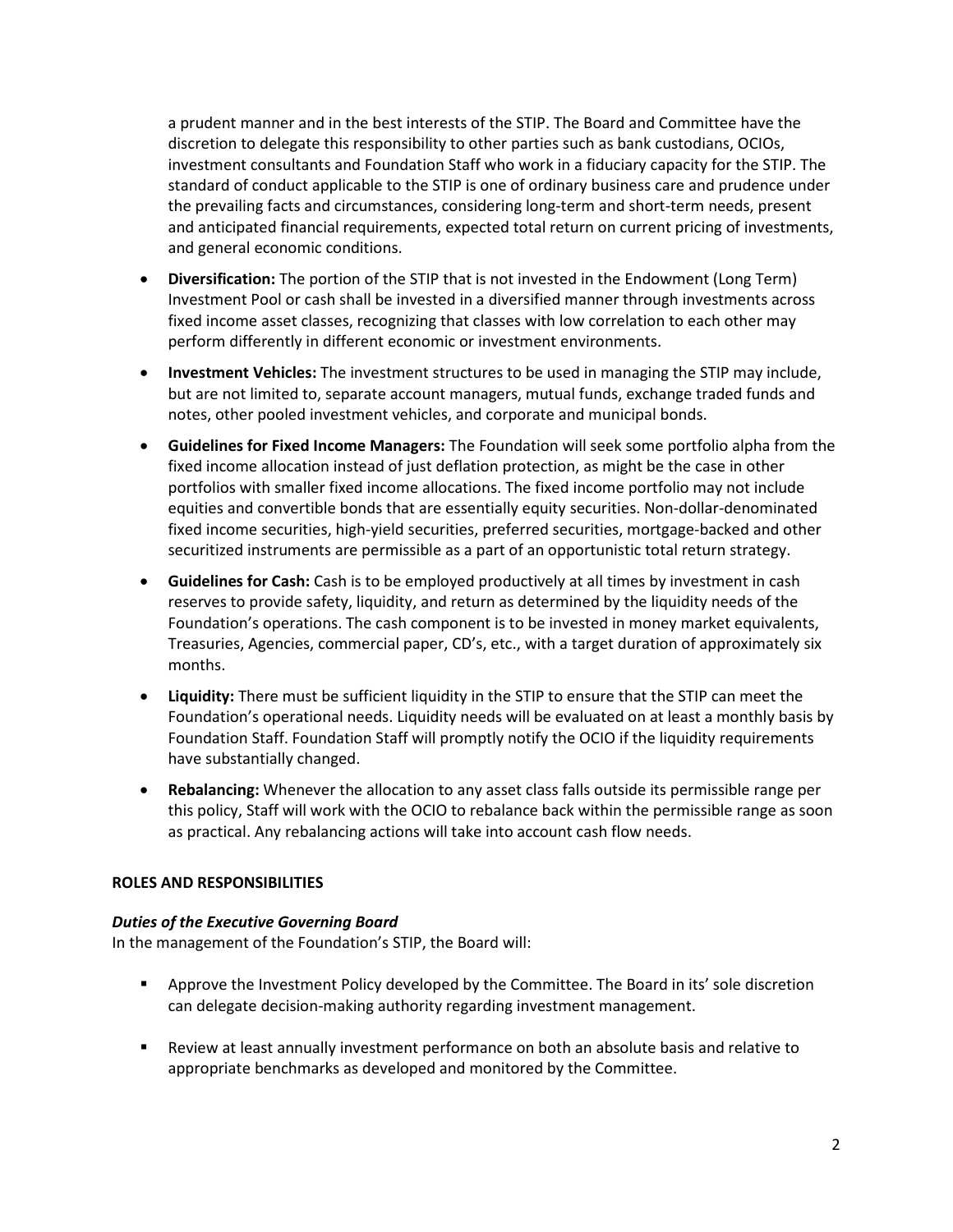### *Duties of the Committee and Staff*

In the management of the STIP, the Committee and Staff will:

- The Committee will review at least annually the STIP portfolio structure and financial performance. The review may include recommended adjustments to the long-term, strategic asset allocation plan if needed.
- **The Committee will select, retain and terminate OCIOs or investment consultants as necessary** to invest short term investments, conduct performance review, asset allocation, manager review and selection, and topical research. The comments and recommendations of the consultants will be considered in conjunction with other available information to aid the Committee in making informed, prudent decisions.
- **The CFO is authorized to act singly, as a named fiduciary, to work with the OCIOs to rebalance** the portfolio to maintain the proper diversification determined by the Committee as frequently as the CFO may determine.
- Execute any documents necessary to facilitate implementation of this policy, including but not limited to contracts with consultants and Investment Managers for providing services. The CFO and the President/CEO are each authorized, singly, in this capacity.
- Review the STIP at least semi-annually to ensure that policy guidelines continue to be met. The Committee or Staff shall monitor investment returns on both an absolute basis and relative to appropriate benchmarks. The Committee or Staff shall also monitor portfolio characteristics and portfolio attribution to ensure Investment Managers are managing to their stated style. The information for these reviews may come from Staff, outside consultants, the custodian, and the STIP managers.
- **Be responsible for taking appropriate action if investment objectives are not being met or if** policies and guidelines are not being followed.
- Administer the STIP in a cost-effective manner. These costs include, but are not limited to: management, consulting and custodial fees, transaction costs and other administrative costs chargeable to the ST Investment portfolio or to the Foundation.
- Be responsible for selecting a qualified custodian.
- Maintain a quarterly summary of investment activity.
- **Provide for the collection and investment of contributions and investment income, and the** payment of expenditures for the management of the STIP.

### *Duties of the Outsourced Chief Investment Officer (OCIO)*

SEI Investments will serve as the OCIO for the Endowment (Long Term) Investment Pool. All duties and responsibilities for this allocation are detailed out in the Investment Policy Statement for the NDSU Foundation Endowment.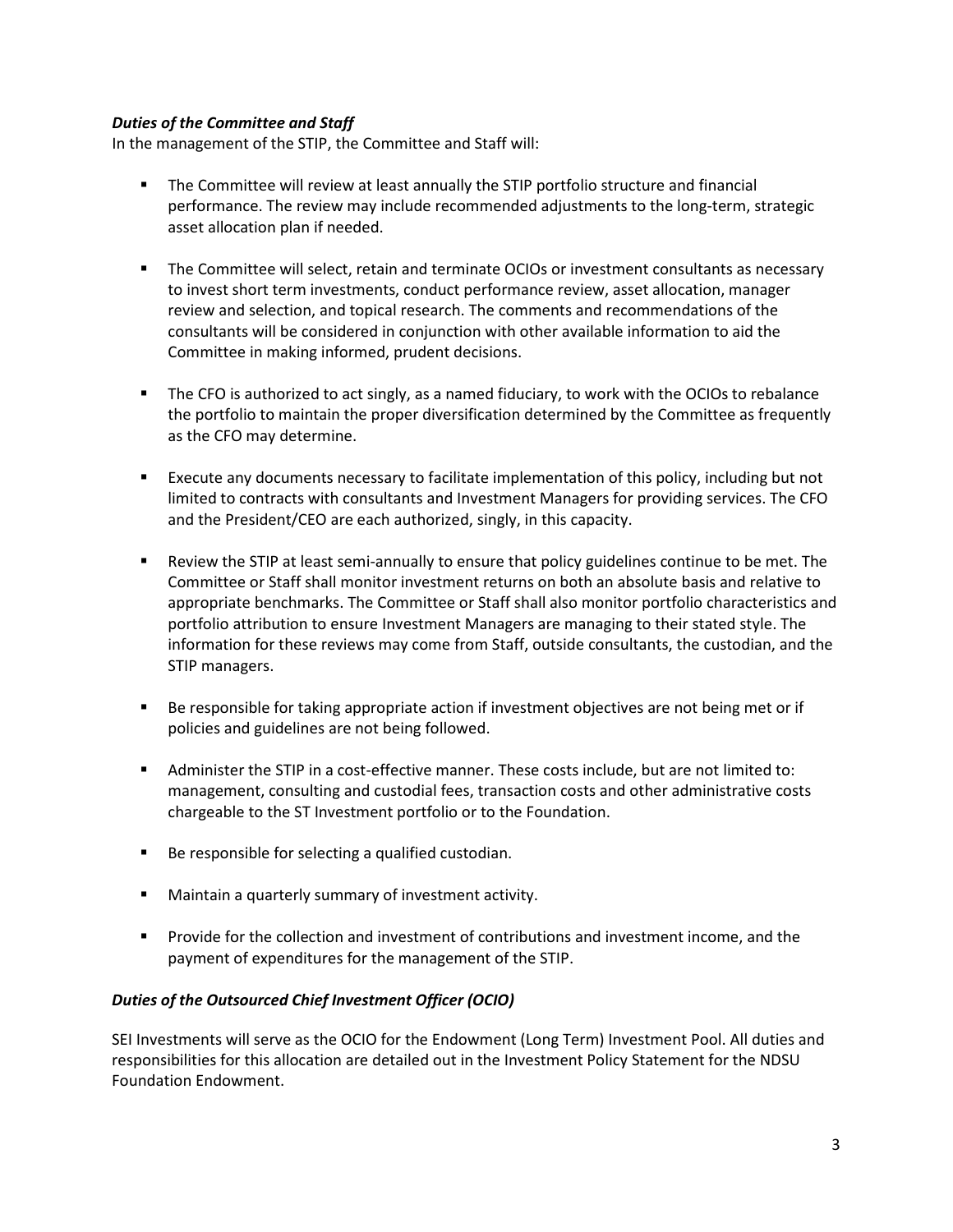Bell Bank will serve as the OCIO for the Fixed Income Investments and Cash asset allocations. All duties and responsibilities for these two asset allocations are detailed below.

The OCIO will serve in such capacity to select, retain and terminate fund managers ("sub-advisors") as necessary to execute the investment strategy herein. The OCIO will have discretion to develop and execute the investment strategy within the constraints of the guidelines for each program. The OCIO will be responsible for the timely implementation and administration of these decisions.

The OCIO will, at a minimum:

- **Comply with "prudent investor" standards.**
- Know and comply with the policies as outlined in this document. It is the OCIO's responsibility to identify policies that may have an adverse impact on performance and to initiate discussion with the Committee or Staff toward possible improvement of those policies.
- Maintain thorough and appropriate risk control policies and procedures. Oversight of compliance with these policies must be ongoing and independent of investment activity.
- Assist in establishing investment policies, objectives, and guidelines.
- Recommend investment funds in accordance to this policy and periodically review such funds.
- Rebalance the portfolio, in consultation with the CFO, to maintain the proper diversification within the ranges approved by this policy and in accordance to the guidelines established in the rebalancing policy of this document.
- Review the STIP investments at least monthly to ensure that policy guidelines continue to be met.
- **Monitor investment returns on both an absolute basis and relative to appropriate benchmarks.**
- Reconcile every month accounting, transaction, and asset summary data with custodian valuations, and communicate and resolve any significant discrepancies with the custodian.
- Maintain frequent and open communication with the Staff, Committee, and Foundation on all significant matters pertaining to the OCIO, including, but not limited to:
	- o Major changes in the OCIO's investment outlook, investment strategy, investment process, sub-advisors or portfolio structure;
	- o Significant changes in ownership, organizational structure, financial condition or senior personnel;
	- o All pertinent issues which the OCIO deems to be of significant interest or material importance;